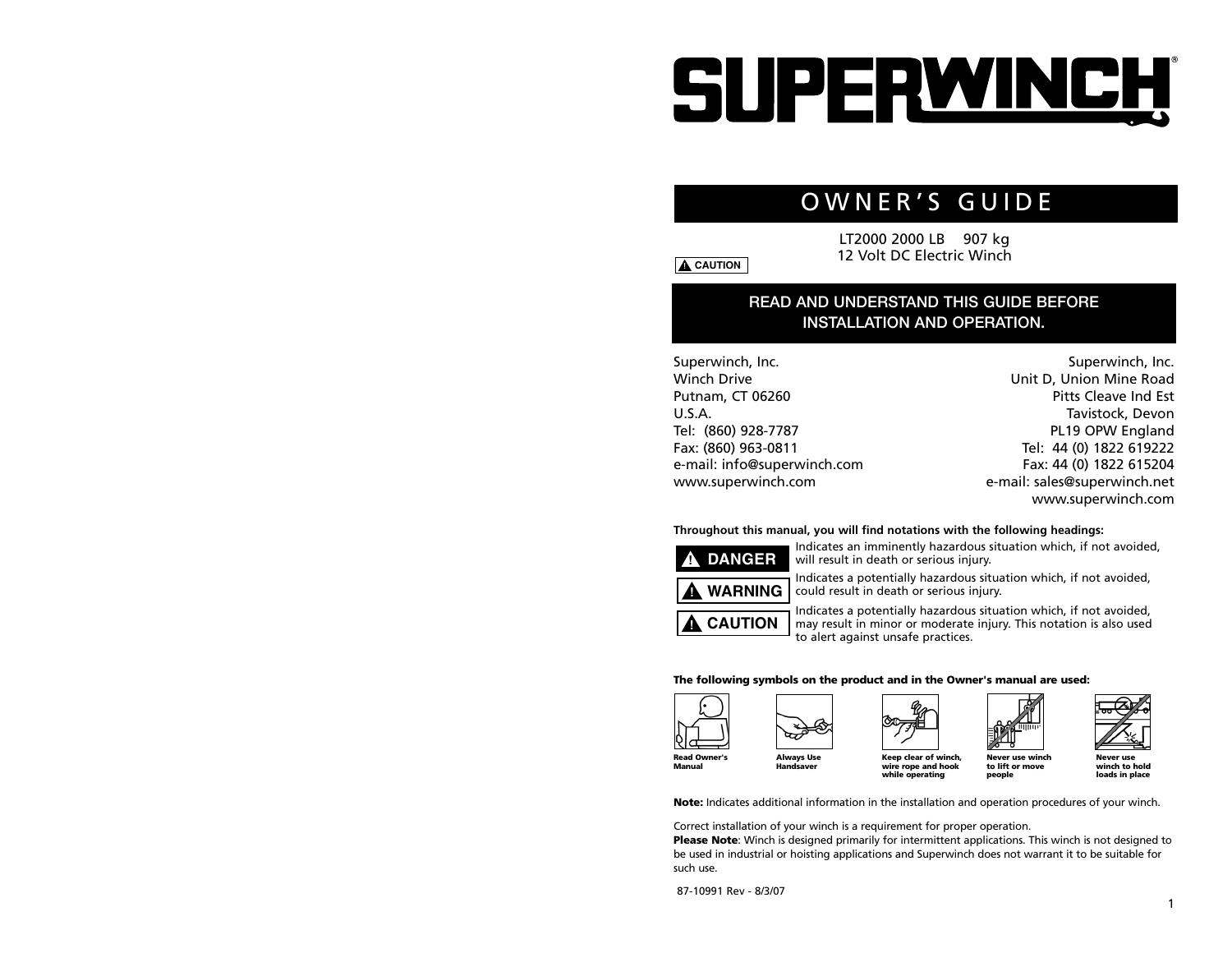## **GENERAL SAFETY INFORMATION**

Your winch is a very powerful machine. If used unsafely or improperly, there is a possibility that property damage or personal injury could result.

*The responsibility for safe installation and operation of the winch and prevention of personal injury and property damage ultimately rests with you, the operator. There is no substitute for the use of good judgement and caution in operating a winch.* **! WARNING**

*The wire rope may break before the winch stalls. For heavy loads, use a pulley block to reduce the load on the wire rope.* **! WARNING**

1. Maximum working load capacity is on the wire rope layer closest to the drum. DO NOT OVER-LOAD. DO NOT ATTEMPT PRO-LONGED PULLS AT HEAVY LOADS. Overloads can damage the winch and/or the wire rope and create unsafe operating conditions. FOR LOADS OVER 1,000 POUNDS (454 kg), WE RECOM-MEND THE USE OF THE OPTION-AL PULLEY BLOCK TO DOUBLE LINE THE WIRE ROPE (Figure2). This reduces the load on the winch and the strain on the wire rope by approximately 50%. Attach hook to load bearing part. **The vehicle engine should be running during winch operation.** If considerable winching is performed with the engine off, the battery may be too weak to restart the engine.



- **Figure 2**
- 2. AFTER READING AND UNDER-STANDING THIS MANUAL, LEARN TO USE YOUR WINCH. After installing the winch, practice using it so you will be familiar with it when the need arises.
- 3. DO NOT "move" your vehicle to assist the winch in pulling the load. The combination of the winch and vehicle pulling together could overload the wire rope and the winch.
- 4. ALWAYS STAND CLEAR OF WIRE ROPE, HOOK AND WINCH. IN THE UNLIKELY EVENT OF ANY COM-PONENT FAILURE IT'S BEST TO BE OUT OF HARM'S WAY.
- 5. INSPECT WIRE ROPE AND EQUIP-MENT FREQUENTLY. **A FRAYED WIRE ROPE WITH BROKEN STRANDS SHOULD BE REPLACED IMMEDIATELY.**

Always replace wire rope with the manufacturer's identical replacement part (see Replacement Parts List). Periodically check the winch installation to ensure that all bolts are tight.

- 6. USE HEAVY LEATHER GLOVES when handling wire rope. DO NOT LET WIRE ROPE SLIDE THROUGH YOUR HANDS.
- 7. NEVER WINCH WITH LESS THAN 5 TURNS of wire rope AROUND THE WINCH DRUM since the wire rope end fastener may NOT withstand full load.

8. KEEP CLEAR OF WINCH, TAUT WIRE ROPE AND HOOK WHEN

OPERATING WINCH. Never put your finger through the hook. If your finger should become trapped in the hook, you could lose your finger. ALWAYS USE THE HANDSAVER when guiding the wire rope in or out (See Figure

9. NEVER HOOK THE WIRE ROPE BACK ONTO ITSELF because you could damage the wire rope. Use a nylon sling (Figure 4).

10. It is a good idea to lay a heavy blanket or jacket over the wire rope near the hook end when pulling heavy loads (Figure 5). If a wire rope failure should occur, the cloth will act as a damper and help prevent the rope from

Right

whipping.

**Figure 4**

**Figure 5**

3).

**Figure 3**



11. NEVER USE YOUR WINCH FOR LIFTING OR MOVING PEOPLE.



- 12. Your winch is not intended for overhead hoisting operations.
- 13. AVOID CONTINUOUS PULLS FROM EXTREME ANGLES as this will cause the wire rope to pile up on one end of the drum (Figure 6). This can jam the wire rope in the winch, causing damage to the rope or the winch.



## **Figure 6**

- 14. NEVER OBSCURE THE WARNING INSTRUCTION LABELS.
- 15. Always operate winch with an unobstructed view of the winching operation.
- 16. Equipment such as tackle, hooks, pulley blocks, straps, etc. should be sized to the winching task and should be periodically inspected for damage that could reduce their strength.
- 17. NEVER RELEASE FREESPOOL CLUTCH WHEN THERE IS A LOAD ON THE WINCH.
- 18. NEVER WORK ON OR AROUND THE WINCH DRUM WHEN WINCH IS UNDER LOAD.
- 19. DO NOT OPERATE WINCH WHEN UNDER THE INFLUENCE OF DRUGS, ALCOHOL OR MEDICATION.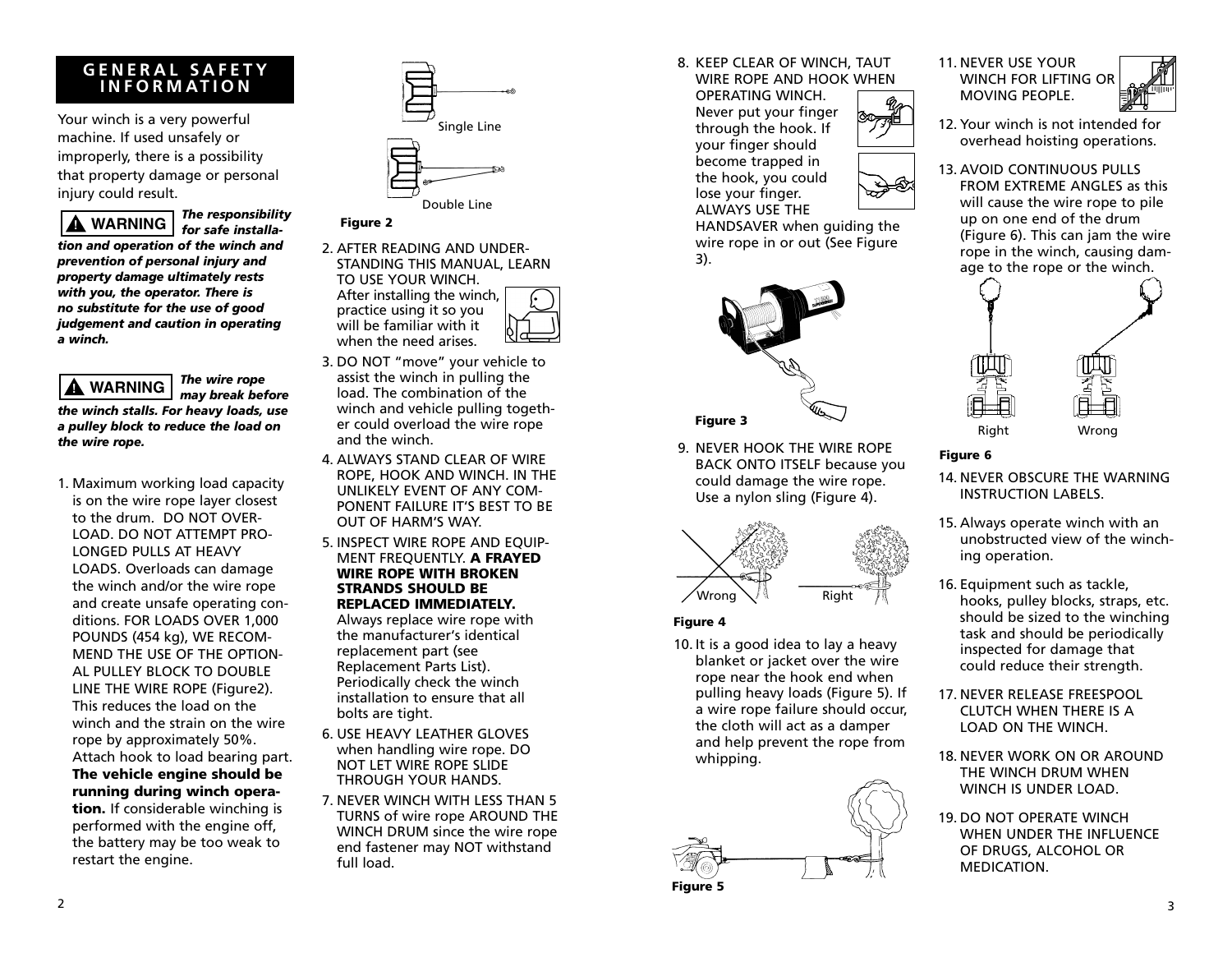- 20. ALWAYS DISCONNECT WINCH POWER LEADS TO BATTERY BEFORE WORKING IN OR AROUND THE WINCH DRUM so that the winch cannot be turned on accidentally.
- 21. When moving a load, slowly take up the wire rope slack until it becomes taut. Stop, recheck all winching connections. Be sure the hook is properly seated. If a nylon sling is used, check the attachment to the load.
- 22. When using your winch to move a load, place the vehicle transmission in neutral, set vehicle brake, and chock all wheels.

## 23. DO NOT USE THE WINCH TO HOLD LOADS IN PLACE.

Use other means of securing loads such as tie down straps.

- 24. USE ONLY FACTORY APPROVED SWITCHES, REMOTE CONTROLS AND ACCESSORIES. Use of nonfactory approved components may cause injury or property damage and could void your warranty.
- 25. DO NOT MACHINE OR WELD ANY PART OF THE WINCH. Such alterations may weaken the structural integrity of the winch and could void your warranty.
- 26. DO NOT CONNECT WINCH TO EITHER 110V AC HOUSE CUR-RENT OR 220V MAINS AS WINCH BURNOUT OR FATAL SHOCK MAY OCCUR.
- 27. Never allow shock loads to be applied to winch or wire rope.
- 28. Use caution when pulling or lowering a load up and down a ramp or incline. Keep people, pets and property clear of the path of the load.

# **INSTALLATION**

Correct installation of your winch is required for proper operation.

*This winch MUST* **! WARNING**

*be mounted with the wire rope in the underwind direction. Improper mounting could damage your winch and void your warranty.*

## **Step (1)**

Install mounting kit or structural support for winch.

## **Step (2)**

Mount the winch to the mounting kit base plate or to the mount that you have designed. Typical mount is to a flat surface capable of handling the loads.

The M8 x 1.25 x 30mm mounting bolts supplied are the correct length for use with a 1/4" (6.3mm) thick mounting plate.



## **Step (3)**

Disconnect the vehicle battery leads.



*flammable and explosive. Wear eye protection during installation and*

*remove all metal jewelry. Do not lean over battery while making connections.*

**Step (4)** Refer to Figure 7 for wiring diagram.



## **Figure 7**

Use the supplied hardware and Brackets to mount the handlebar Switch. Mount the solenoid close to the battery, in the storage box, under the seat or on the frame.



*The location of the Switch MUST*

*not interfere with safe operation of the vehicle. Wiring MUST NOT come in contact with any moving parts or sharp edges, such as engine, suspension, brakes, exaust, or steering.*

Route the red wire from the handlebar Switch to the ignition switch and connect to the wire that is powered when ignition is in the ON position ONLY.

Route the two wires from the solenoid to the motor. Route the two wires from the solenoid to the battery. Attach the circuit breaker to the end of the red wire. Wrap the circuit breaker with electrical tape to prevent accidental short circuits.

Apply several layers of electrical tape where wiring may come into contact with sharp metal parts of the vehicle to prevent insulation abrasion or cutting.

Attach the short circuit breaker wire to the battery positive terminal and

reattach the terminal to the battery. Connect the remaining black solenoid wire to the battery negative terminal and connect the terminal to the battery.

## **Step (5)**

Pull and turn (see Figure 8) the freespool clutch knob to the "Free" position. Pull several feet of wire rope off the drum. Return the clutch knob back to the "Engaged" position. Activate the winch in Cable Out momentarily to check drum rotation direction. If the drum rotates in the wrong direction, recheck your wiring.

## **FREESPOOL OPERATION**

Pull and turn the clutch knob to the "Free " position as shown in Figure 8. If there is a load on the wire rope, the clutch knob may not pull out easily. DO NOT FORCE THE CLUTCH KNOB. Release tension on the clutch by jogging out some of the wire rope. Release the clutch and pull out the wire rope and secure to anchor or load. Check that there are at least five (5) turns of wire rope left on the drum. Re-engage the drum by returning the clutch knob to the "Engaged" position. (See Figure 8).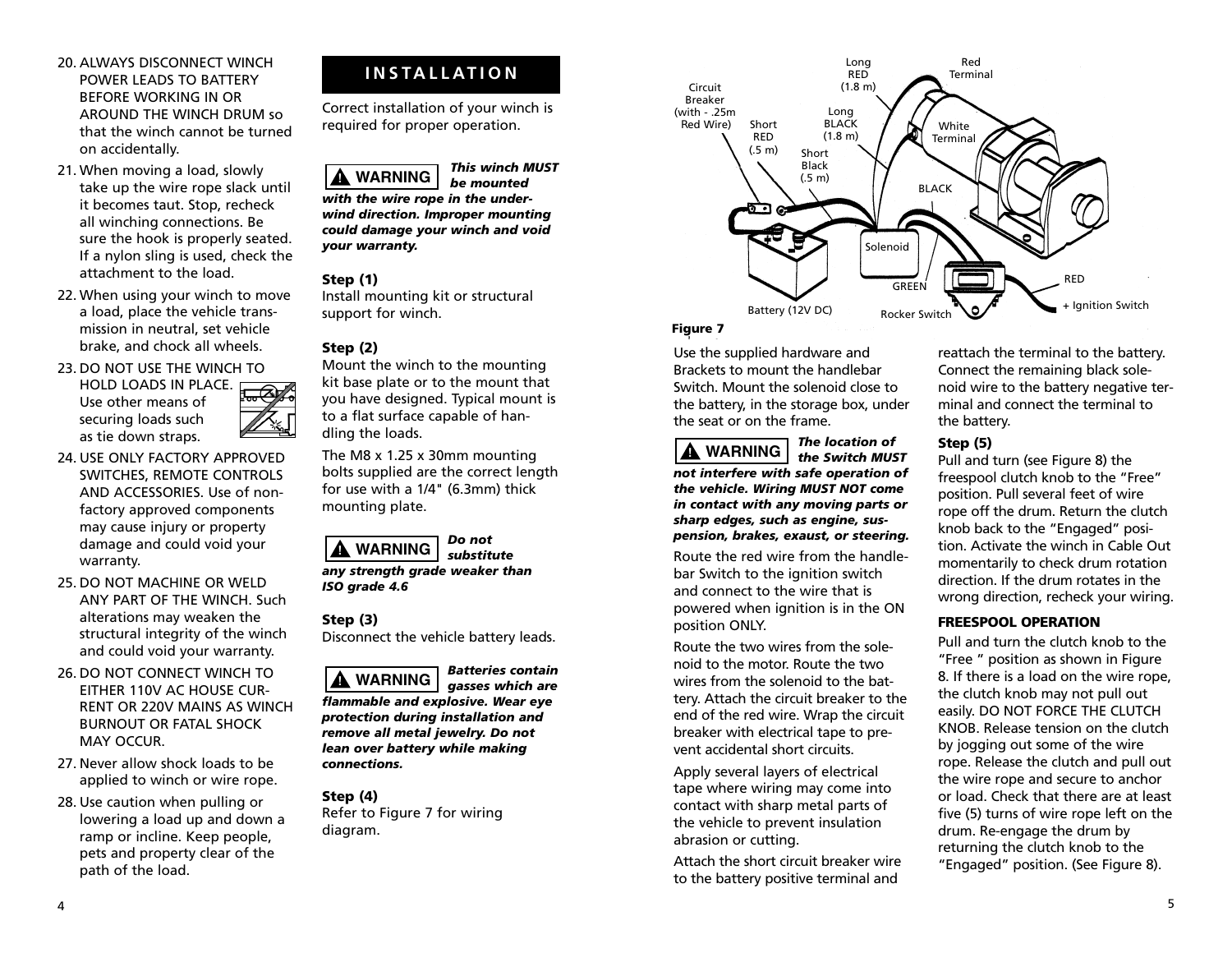## **! CAUTION**

*fully engaged before winching. Never engage clutch knob while drum is turning.*

*Clutch must be*

Engaged



## **INTERMITTENT DUTY**

An electric winch is like any other motor driven power tool such as an electric drill or saw. The electric motor should not be allowed to become excessively hot. Normal precautions will extend the life of your motor. Keep the duration of pulls as short as possible. **If the end of the motor becomes uncomfortably hot to touch**, stop winching and allow the motor to cool down.

For further information and complete warranty, visit our website www.superwinch.com.

# SUPERWINCH

# MANUAL DEL PROPIETARIO

**! PRECAUCION**

LT2000 907 kg Cabrestante eléctrico de12 Voltios CD

## **LEA Y ENTIENDA ESTE MANUAL ANTES DE INSTALAR Y OPERAR SU PRODUCTO SUPERWINCH.**

Superwinch, Inc. Winch Drive Putnam, CT 06260 EE.UU. Tel: (860) 928-7787 Fax: (860) 963-0811 e-mail: info@superwinch.com www.superwinch.com

Superwinch, Inc. Unit D, Union Mine Road Pitts Cleave Ind Est Tavistock, Devon PL19 OPW England Tel: 44 (0) 1822 619222 Fax: 44 (0) 1822 615204 e-mail: sales@superwinch.net www.superwinch.com

## **En este manual, encontrará notas con los títulos siguientes:**



Indica una situación de peligro inminente que, de no evitarse, dará como resultado muerte o lesiones graves.



Indica una situación de peligro potencial que, de no evitarse, podría dar como resultado muerte o lesiones graves.

Indica una situación de peligro potencial que, de no evitarse, puededar como resultado lesiones leves o moderadas. Esta nota se utiliza también para alertarle sobre prácticas inseguras.

### **Se usan los siguientes símbolos en el producto y en el Manual del Propietario:**



**Siempre use la barra protectora para manos**





**cable de alambre y el gancho durante la operación**

**Nunca use el cabrestante para levantar o mover personas**

**Nunca use el cabrestante para sostener cargas**

**Nota:** Indica información adicional en los procedimientos de instalación y operación de su cabrestante.

La instalación correcta de su cabrestante es un requisito para su operación correcta. **Por favor tome nota:** El cabrestante está diseñado principalmente para aplicaciones intermitentes. Este cabrestante está diseñado para tirar y arrastrar y no está diseñado su uso en aplicaciones de grúa, y Superwinch no garantiza que sea idóneo para tal uso.



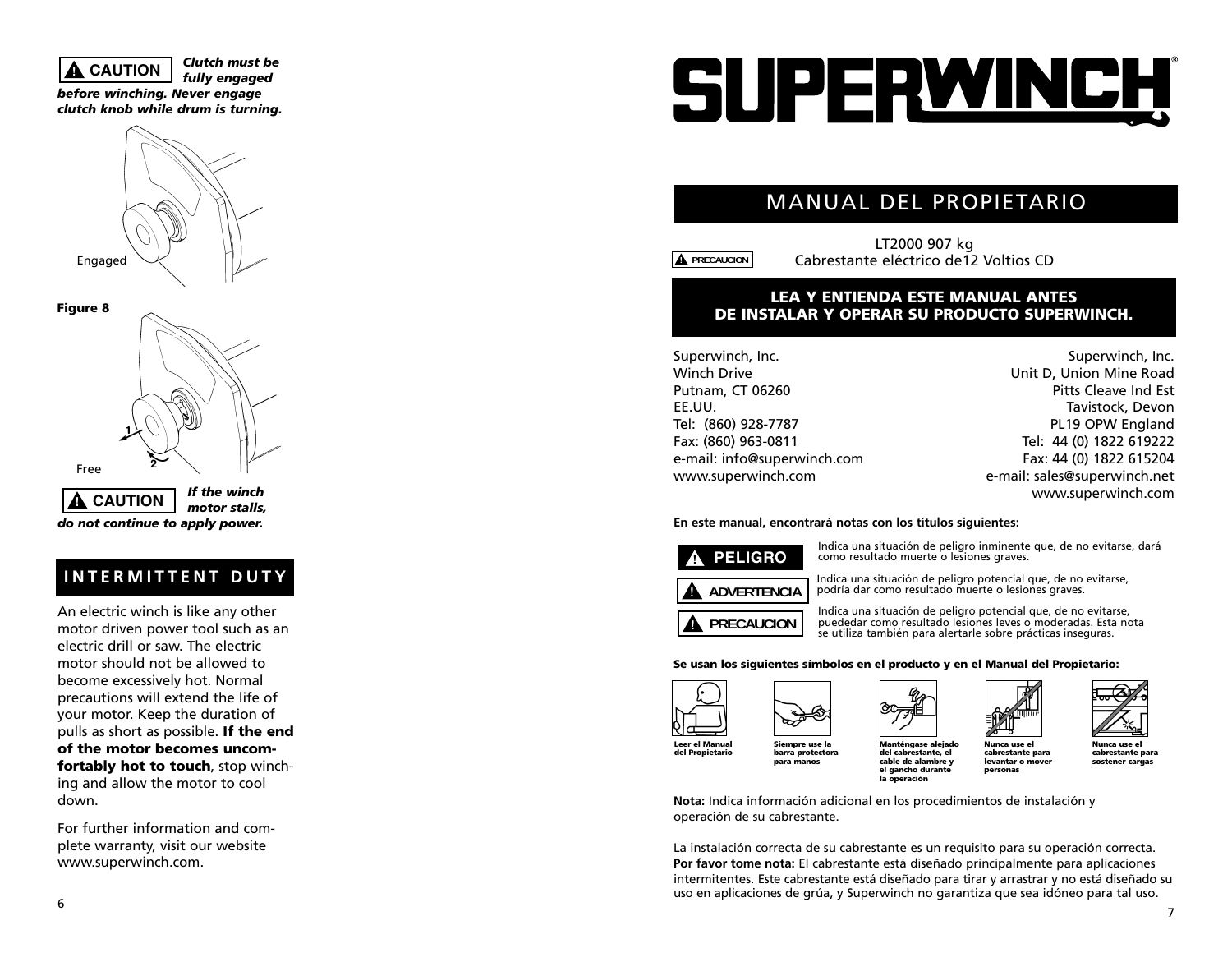## **INFORMACIÓN GENERAL DE SEGURIDAD**

Su cabrestante es una máquina muy poderosa. Trátelo con respeto, úselo con precaución y siempre siga estos lineamientos de seguridad.

*La responsabilidad de la insta-***! ADVERTENCIA** *lación y operación segura del cabrestante y la prevención de lesiones personales y daños a la propiedad corresponde en últimas a usted, el operador. No existe sustituto para el buen juicio y la cautela al operar un cabrestante.*

*El cable de alambre puede* **! ADVERTENCIA** *romperse antes de que el cabrestante entre en pérdida. Para cargas pesadas, use un bloque de poleas para reducir la carga sobre el cable de alambre.*

1. La capacidad máxima de trabajo es en la capa de cable de alambre más cercana al tambor. NO SOBRECARGUE. NO INTENTE TIRAR DE CARGAS GRANDES POR TIEMPO PROLONGADO. Las sobrecargas pueden dañar el cabrestante y/o el cable y crear condiciones inseguras de operación. PARA CARGAS MAYO-RES DE 454 KILOGRAMOS. (1000 lb.), RECOMENDAMOS EL USO DEL BLOQUE DE POLEAS OPCIONAL PARA DUPLICAR EL DE CABLE ALAMBRE (Fig. 2). Esto reduce la carga sobre el cabrestante y el esfuerzo del cable de alambre en un 50% aproximadamente. Sujete el gancho a la pieza que soporta la carga. **El motor del vehículo debe estar funcionando durante la operación del cabrestante.** Si se llevan a cabo tiros extendidos con el motor apagado, se puede bajar la batería y será difícil arrancar el motor de nuevo.



## **Figura 2**

- 2. DESPUÉS DE LEER Y ENTENDER ESTE MANUAL, APRENDA A USAR SU CABRESTANTE. Después de instalar el cabrestante, practique usándolo para que esté familiari-zado con su operación cuando surja la necesidad de usarlo. 3. NO «mueva» su vehícu-
- lo para ayudar al cabrestante a tirar de la carga. La combinación del cabrestante y el vehículo tirando a la vez puede sobrecargar el cable de alambre y el cabrestante.
- 4. MANTÉNGASE SIEMPRE LEJOS DEL CABLE DE ALAMBRE, EL GANCHO Y EL CABRESTANTE. EN EL REMO-TO CASO DE FALLA DE CUALQUIER COMPONENTE, ES MEJOR ESTAR LEJOS DEL PELIGRO.
- 5. INSPECCIONE FRECUENTEMENTE EL CABLE DE ALAMBRE Y EL EQUIPO. **UN CABLE DE ALAM-BRE DESHILACHADO CON HILOS ROTOS DEBE REEM-PLAZARSE INMEDIATAMENTE.**

Siempre reemplace el cable de alambre con la pieza de repuesto del fabricante idéntica (vea la lista de piezas de repuesto). Revise periódicamente la instalación del cabrestante para asegurarse de que los tornillos estén firmes.

- 6. USE GUANTES DE CUERO PESADO cuando maneje el cable de alambre. NO DEJE QUE EL CABLE DE ALAMBRE SE DESLICE ENTRE SUS MANOS.
- 7. NUNCA USE EL CABRESTANTE CON MENOS DE 5 VUELTAS de cable de alambre EN EL TAMBOR DEL CABRESTANTE, ya que es posible que el cable de alambre y su sujeción NO resistan la carga completa.

8. MANTÉNGASE ALEJADO DEL CABRESTANTE, CABLE DE

ALAMBRE TENSO Y DEL GANCHO CUAN-DO ESTÉ OPERANDO EL CABRESTANTE. Nunca atraviese el gancho con los dedos. Si su dedo queda atrapado en el gancho, podría perderlo. SIEM-

PRE USE LA BARRE PROTECTO-RA PARA MANOS cuando guíe el cable de alambre hacia adentro o hacia afuera (vea la Fig. 3).

## **Figura 3**

9. NUNCA ENGANCHE EL CABLE DE ALAMBRE SOBRE SÍ MISMO porque podría dañar el cable de alambre. Use una eslinga de nilón (Figura 4).



## **Figura 4**

10. Es una buena idea poner una frazada pesada o abrigo sobre el cable de alambre cerca del extremo del gancho al tirar de cargas pesadas (Figura 5). En el caso de que el cable de alambre falle, la tela actuará como atenuador para evitar que el cable de alambre latiguee.



11. NUNCA USE SU CABRESTANTE PARA LEV-ANTAR O MOVER GENTE.



- 12. Su cabrestante no está pensado para operaciones de izado por encima.
- 13. EVITE TIRAR CONTINUAMENTE DESDE ÁNGULOS EXTREMOS, ya que esto causará que el cable de alambre se apile en un extremo del tambor (Fig. 6). Esto puede atorar el cable de alambre en el cabrestante dañando tanto el cable de alambre como el cabrestante.



## **Figura 6**

- 14. NUNCA TAPE LAS ETIQUETAS DE ADVERTENCIA NI DE INSTRUCCIONES.
- 15. Siempre opere el cabrestante con una vista sin obstrucciones de la operación de tiro.
- 16. Los equipos como aparejos, ganchos, bloques de poleas, tirantes, etc., deben ser del tamaño de la tarea de tiro y debe inspeccionar periódicamente que no tengan daños que puedan reducir su resistencia.
- 17. NUNCA SUELTE EL EMBRAGUE DE CARRETE LIBRE CON UNA CARGA EN EL CABRESTANTE.
- 18. NUNCA TRABAJE EN EL TAM-BOR O A SU ALREDEDOR CUAN-DO EL CABRESTANTE TENGA UNA CARGA.
- 19. NO OPERE EL CABRESTANTE CUANDO ESTÉ BAJO LA INFLU-ENCIA DE DROGAS, ALCOHOL O MEDICAMENTOS.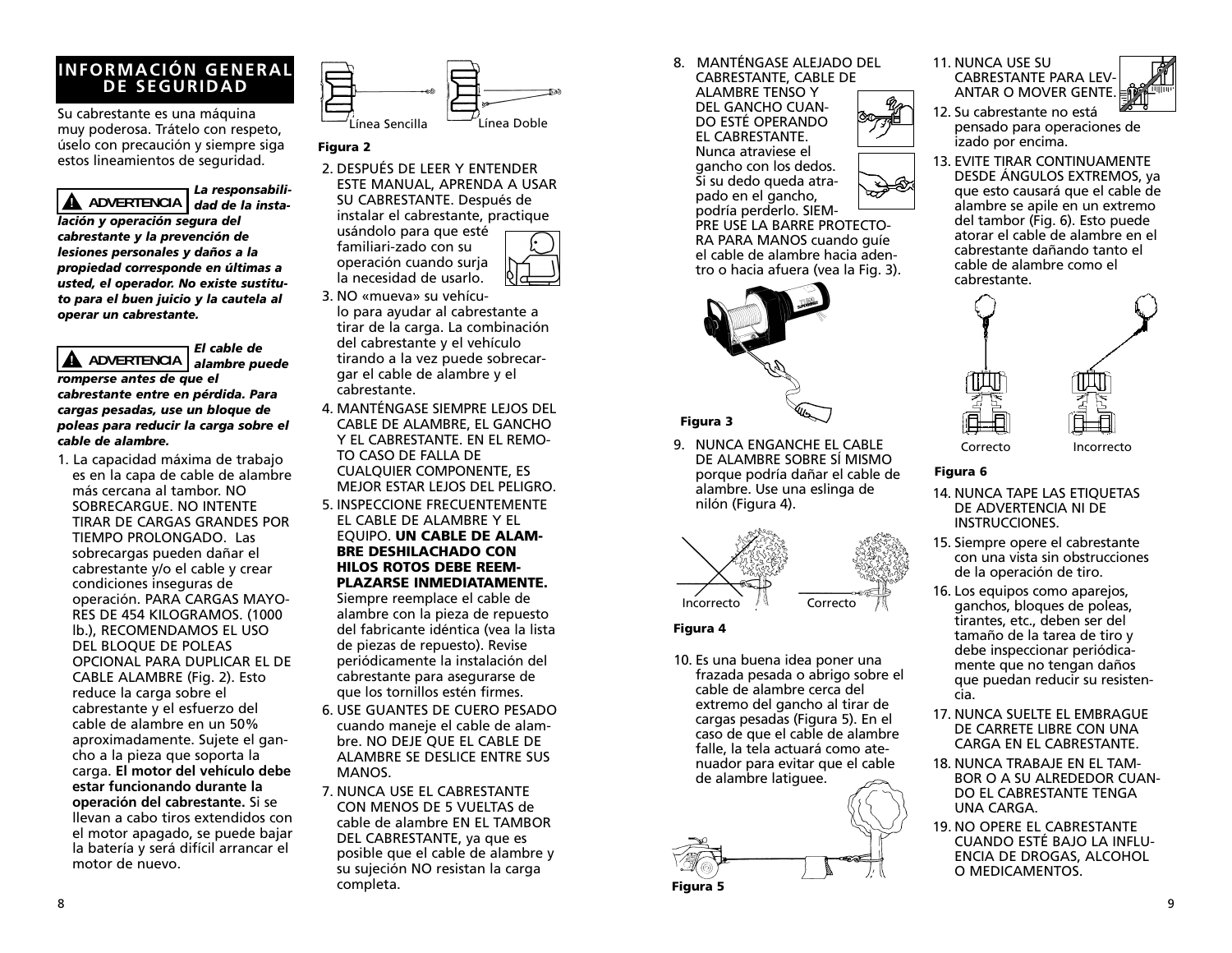- 20. SIEMPRE DESCONECTE LOS CABLES DE CORRIENTE DE LA BATERÍA ANTES DE TRABAJAR EN EL TAMBOR DEL CABRESTANTE O A SU ALREDE-DOR, para que no se pueda encender el cabrestante accidentalmente.
- 21. Cuando mueva una carga, recoja el exceso de cable de alambre con cuidado hasta que éste esté tenso. Deténgase, vuelva a verificar todas las conexiones de tiro. Asegúrese de que el gancho esté bien asentado. Si se usa una eslinga de nilón, revise la sujeción a la carga.
- 22. Cuando use su cabrestante para mover una carga, coloque la transmisión de su vehículo en neutral, ponga el freno de mano y bloquee todas las ruedas.
- 23. NO USE EL CABRESTANTE PARA RETENER CARGAS EN UN SÓLO SITIO. Use otros medios para asegurar cargas, como tirantes para atar.
- 24. SOLAMENTE USE LOS INTERRUP-TORES, CONTROLES REMOTOS Y ACCESORIOS APROBADOS POR EL FABRICANTE. El uso de componentes no aprobados por el fabricante puede causar lesiones, daños a la propiedad y puede anular su garantía.
- 25. NO MAQUINE NI SUELDE NINGUNA PIEZA DEL CABRESTANTE. Tales alteraciones pueden debilitar la integridad estructural del cabrestante y pueden anular la garantía.
- 26. NO CONECTE EL CABRESTANTE A LA CORRIENTE RESIDENCIAL DE 110VCA O DE 220VCA, YA QUE SE PUEDE QUEMAR EL CABRESTANTE Y ¡RECIBIR UN CHOQUE ELÉCTRICO FATAL!
- 27. Nunca permita que se apliquen cargas de choque al cabrestante o al cable de alambre.
- 28. Tenga precaución cuando tire de una carga o la baje por una rampa o pendiente. Mantenga a la gente, mascotas y bienes lejos del camino de la carga.

# **INSTALACIÓN**

Se requiere que su cabrestante esté bien instalado para funcionar correctamente.



*DEBE montarse con el cable de alambre en la posición de arrollado por debajo. Si lo monta incorrectamente dañará su cabrestante y anulará su garantía.*

## **Paso (1)**

Instale el juego de montaje o el soporte estructural para el cabrestante.

## **Paso (2)**

Monte el cabrestante en la placa base del juego de montaje o al montaje que usted haya diseñado. El montaje típico es en una superficie plana capaz de soportar las cargas.

Los tornillos de montaje M8 x 1.25 x 30 mm incluidos tienen la longitud correcta para usarse con la placa de montaje de 6.3 mm (1/4") de espesor.



## **Paso (3)**

Desconecte los cables de la batería del vehículo.



*gases inflamables y explosivos. Use protección para los ojos durante la instalación y quítese toda joyería metálica. No se incline sobre la batería al hacer conexiones.*

**Paso (4)** Consulte en la Figura 7 el diagrama de cableado.



## **Figura 7**

Use las abrazaderas y accesorios suministrados para montar el Interruptor de manubrio. Monte el solenoide cerca de la batería, en la caja de almacenamiento, debajo del asiento o en el chasis.

*La ubicación del interruptor NO DEBE interferir con la operación segura del vehículo. El cableado NO DEBE estar en contacto con piezas en movimiento o bordes filosos, tales como el motor, la suspensión, los frenos, el caño de escape o la dirección.* **! ADVERTENCIA**

Lleve el cable rojo del Interruptor de manubrio al interruptor de encendido y conéctelo al cable que está energizado SOLAMENTE cuando el interruptor de encendido está en la posición de ENCENDIDO.

Lleve los dos cables del solenoide al motor. Lleve los dos cables del solenoide la batería. Conecte el cortacircuitos al extremo del cable rojo. Utilice cinta eléctrica en el cortacircuitos para evitar cortocircuitos accidentales.

Aplique varias capas de cinta eléctrica donde el cableado pueda entrar en contacto con partes filosas del vehículo, para evitar rayar o cortar el aislamiento.

Conecte el cable corto del cortacircuitos al terminal positivo de la batería y reconecte el terminal a la

batería. Conecte el cable negro del solenoide que queda al terminal negativo de la batería y conecte el terminal a la batería.

## **Paso (5)**

Tire y gire (vea la Figura 8) la perilla del embrague del carrete libre a la posición «Free» (Libre). Tire de varios centímetros de cable de alambre del tambor. Vuelva a poner la perilla del embrague en la posición de «Engaged» ( Engranado). Active momentáneamente el cabrestante en sacar cable para verificar la dirección de giro del tambor. Si el tambor gira en la dirección incorrecta, vuelva a verificar su cableado.

## **OPERACIÓN DEL CARRETE LIBRE**

Tire y gire la perilla del embrague a la posición «Free» (Libre) como se muestra en la Fig. 8. Si hay una carga en el cable de alambre, es posible que no pueda tirar fácilmente de la perilla del embrague.

## NO FUERCE LA PERILLA DEL

EMBRAGUE. Suelte la tensión del embrague sacando un poco de cable de alambre. Suelte el embrague y tire del cable de alambre y asegúrelo para anclar la carga. Verifique que queden por lo menos cinco (5) vueltas de cable de alambre en el tambor. Vuelva a engranar el tambor devolviendo la perilla a la posición «Engranado» (Vea la Fig. 8)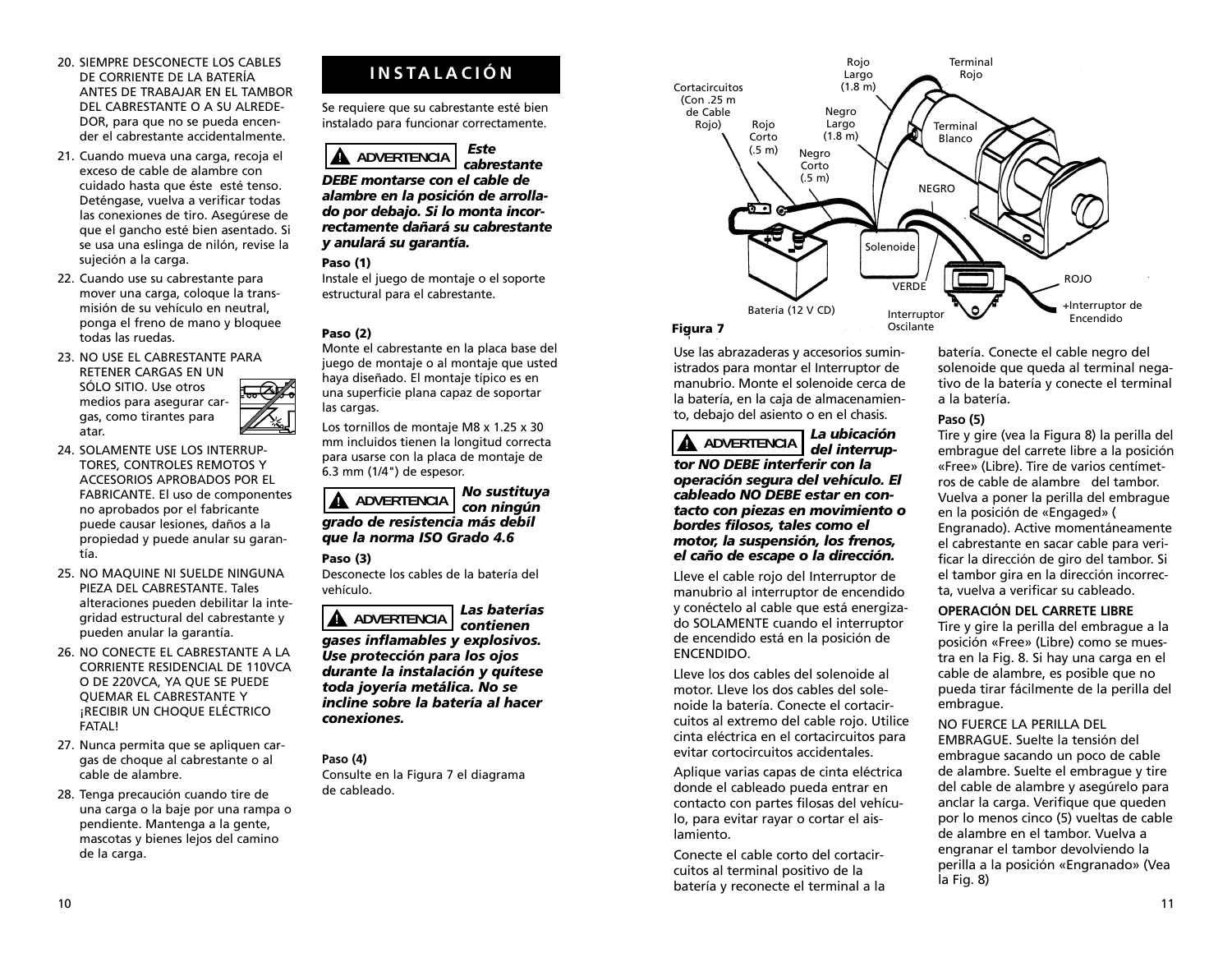*El embrague debe estar totalmente engranado antes de tirar. Nunca engrane la perilla mientras el tambor esté girando.* **! PRECAUCION**





*Si el motor del cabrestante entra en pérdida, no continúe aplicando la corriente.* **! PRECAUCION**

## **SERVICIO INTERMITENTE**

Un cabrestante eléctrico es como cualquier otra herramienta eléctrica con motor, tales como una sierra o taladro eléctrico. No se debe permitir que se caliente excesivamente el motor. Las precauciones normales ampliarán la vida de su motor. Procure que la duración de los tirones sea lo más corta posible. **Si es incómodo tocar el extremo del motor por su calentamiento**, pare el cabrestante y permita que el motor se enfríe.

Para más información y una garantía completa, visite nuestro sitio Web: www.superwinch.com.

# SUPERWINCH

# MODE D'EMPLOI

**! ATTENTION**

LT2000 907 kg Treuil électrique de 12 Volts DC

## **LISEZ ET COMPRENEZ CE MODE D'EMPLOI AVANT DI'INSTALLER ET DE FAIRE FONCTIONNER.**

Superwinch, Inc. Winch Drive Putnam, CT 06260 États-Unis Tél: (860) 928-7787 Fax: (860) 963-0811 e-mail: info@superwinch.com www.superwinch.com

Superwinch, Inc. Unit D, Union Mine Road Pitts Cleave Ind Est Tavistock, Devon PL19 OPW England Tél: 44 (0) 1822 619222 Fax: 44 (0) 1822 615204 e-mail: sales@superwinch.net www.superwinch.com

## **Dans tout ce manuel, vous trouverez des notations comportant les titres suivants :**



Indique une situation dangereuse imminente qui, si elle n'est pas évitée, entraînera la mort ou des blessures graves.

Indique une situation potentiellement dangereuse qui, si elle <sup>n</sup>'est pas évitée,entraînera la mort ou des blessures graves.

Indique une situation potentiellement dangereuse qui, si elle <sup>n</sup>'est pas évitée, peut entraîner des blessures légères ou moyennes. Cette notation est également utilisée pour alerter contre les pratiques non sécuritaires.

### **Les symboles suivants sont utilisés sur le produit et dans le manuel de l'opérateur :**



**mains**

**de l'opérateur**









**treuil, du câble et du crochet durant le fonctionnement**

**N'utilisez jamais le treuil pour lever ou déplacer des personnes le treuil pour retenir des charges en place**

**N.B.** Indique des renseignements supplémentaires pour l'installation et les procédures de fonctionnement de votre treuil.

Une installation correcte de votre treuil est requise pour qu'il fonctionne correctement. **NOTA BENE :** Le treuil est conçu principalement pour des utilisations intermittentes installation. Ce treuil n'est pas conçu pour être utilisé dans des applications industrielles ou de levage et Superwinch ne garantit pas son aptitude à une telle utilisation.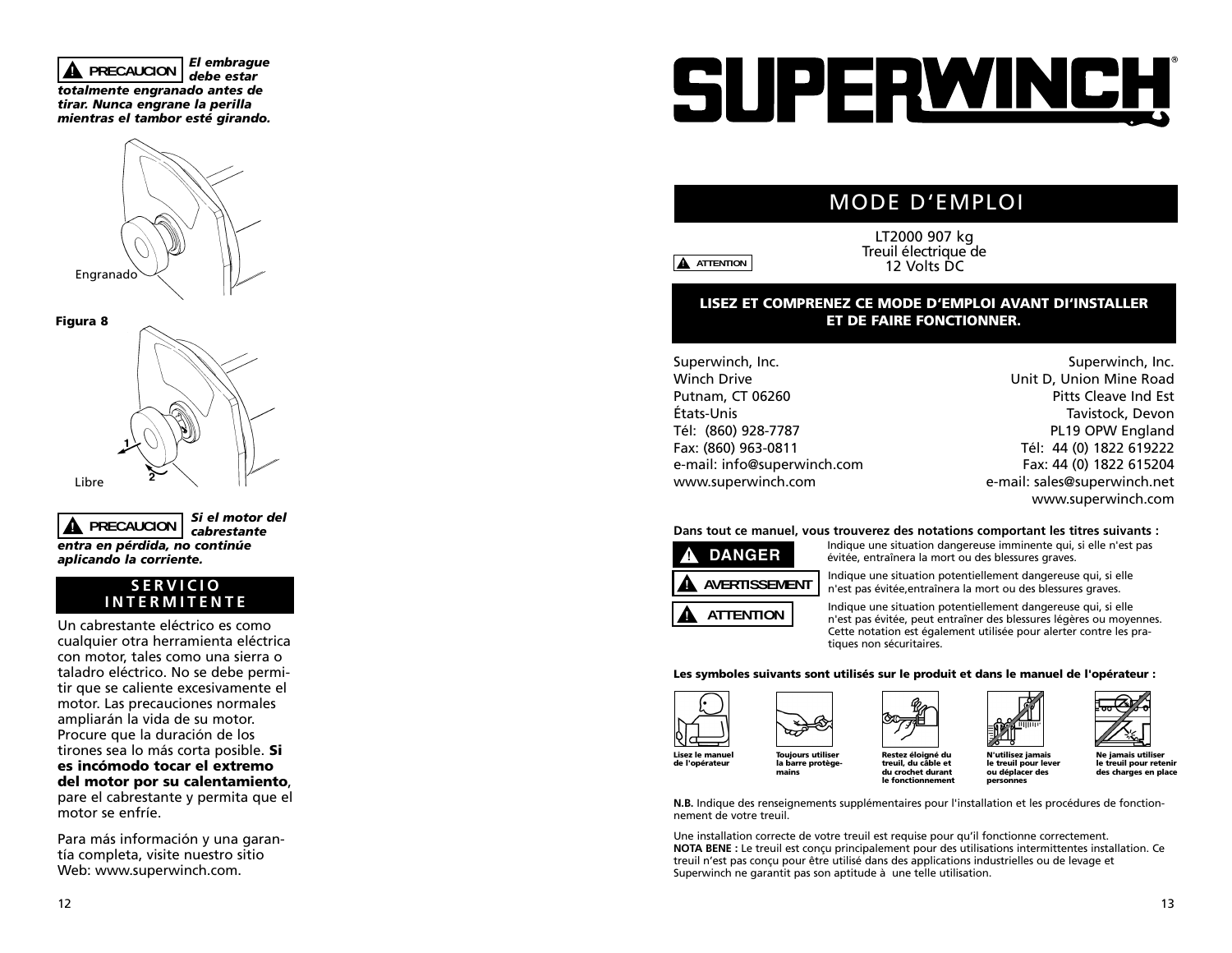## **INFORMATIONS GÉNÉRALES DE SÉCURITÉ**

Votre treuil est une machine puissante. S'il est utilisé sans précautions ou utilisé incorrectement, il est possible que des dommages matériaux ou des blessures corporelles en résultent.

#### .*La respons-***! AVERTISSEMENT**

*abilité d'une installation et d'une utilisation sécuritaires du treuil ainsi que la prévention des blessures et des dommages à la propriété repose en fait sur vous, l'opérateur. Rien ne peut remplacer le bon jugement et la prudence dans l'utilisation du treuil.*

*Le câble*

## *métallique peut se casser avant que le moteur du treuil ne cale. Pour les charges lourdes, utilisez un palan pour réduire la charge sur le câble métallique.* **! AVERTISSEMENT**

1. La capacité de charge de travail maximale se trouve sur la couche de câble métallique située le plus près du tambour. NE SURCHARGEZ PAS LE TREUIL. N'ESSAYEZ PAS DES TRAC-TIONS PROLONGÉES AVEC DES CHARGES LOURDES. Les surcharges peuvent endommager le treuil et/ou le câble métallique et créer des conditions de fonctionnement dangereuses. POUR TOUTE CHARGE SUPÉRIEURE À 454 KILOS (1000 LIVRES), NOUS VOUS CONSEILLONS D'UTILISER LE PALAN FACULTATIF AFIN D'AVOIR UNE LIGNE DOUBLE DE CÂBLE MÉTALLIQUE (Fig. 2).Ceci réduit d'environ 50% la charge sur le treuil et le stress sur le câble métallique. Attachez le crochet à une partie porteuse. Le moteur du véhicule doit tourner pendant l'opération de treuillage.



## **Figura 2**

- Si vous effectuez beaucoup de treuillage sans faire tourner le moteur, il est possible que la batterie soit trop affaiblie pour faire redémarrer le moteur.
- 2. APRÈS AVOIR LU ET COMPRIS CE MANUEL, APPRENEZ À UTILISER VOTRE TREUIL. Une fois votre treuil installé, exercez-vous à son utilisation pour vous familiariser avec le fonctionnement de la machine en cas de besoin.
- 3. NE FAITES PAS "bouger" votre véhicule pour aider le treuil à tirer la charge. La traction combinée du treuil et du véhicule peut surcharger le câble métallique et le treuil.
- 4. TENEZ-VOUS TOUJOURS À L'ÉCART DU CÂBLE, DU CROCHET ET DU TREUIL. DANS LE CAS PEU PROBA-BLE D'UNE RUPTURE DE COM-POSANT, IL VAUT MIEUX ÊTRE LOIN DU DANGER.
- 5. INSPECTEZ FRÉQUEMMENT LE CÂBLE ET LE MATÉRIEL. **REM-PLACEZ IMMÉDIATEMENT TOUT CÂBLE EFFILOCHÉ AVEC DES TORONS CASSÉS.** Remplacez toujours le câble par un câble de remplacement identique en provenance du fabricant. (Voir la liste de pièces de rechange.) Contrôlez périodiquement l'installation du treuil pour vous assurer que tous les boulons sont bien serrés.
- 6. PORTEZ DES GANTS EN CUIR ÉPAIS lorsque vous manipulez le câble métallique. NE LAISSEZ PAS GLISS-ER LE CÂBLE MÉTALLIQUE DANS LES MAINS.
- 7. NE TREUILLEZ JAMAIS AVEC MOINS DE 5 TOURS de câble EMBOBINÉ AUTOUR DU TAM-BOUR puisqu'il peut arriver que l'attache à l'extrémité du câble NE supporte PAS la charge totale.

8. TENEZ-VOUS À L'ÉCART DU

TREUIL, DU CÂBLE SOUS TENSION ET DU CROCHET LORSQUE LE TREUIL EST EN MARCHE. Ne mettez jamais les doigts dans le crochet. Vous pourriez perdre votre doigt au cas où il serait pris dans le cro-

chet. UTILISEZ TOUJOURS LA BARRE PROTÈGE-MAINS lorsque vous guidez l'entrée et la sortie du câble. (Voir la Fig. 3.)



## **Figure 3**

9. N'ACCROCHEZ JAMAIS LE CÂBLE SUR LUI-MÊME, car cela pourrait endommager le câble. Utilisez une élingue en nylon (Fig. 4).



## **Figure 4**

10. C'est une bonne idée de placer une couverture lourde ou une veste par dessus le câble près de l'extrémité où se trouve le crochet en cas de traction de charges lourdes (Fig. 5). Si le câble métallique se brisait, le tissu servirait de tampon et aiderait à empêcher le fouettement du câble. Pour une protection complémentaire, soulevez le capot du véhicule.



11. N'UTILISEZ JAMAIS VOTRE TREUIL POUR SOULEVER OU DÉPLACER DES PERSONNES.



- 12. Votre treuil n'est pas destiné aux opérations de levage en surplomb.
- 13. ÉVITEZ LES TREUILLAGES CONTI-NUS EFFECTUÉS À DES ANGLES EXTRÊMES car ils enrouleront le câble sur un côté du tambour (Fig. 6). Ceci peut coincer le câble dans le treuil et endommager le câble ou le treuil.



## **Figure 6**

- 14. NE CACHEZ JAMAIS LES ÉTIQUETTES D'AVERTISSEMENT ET DE CONSIGNES.
- 15. Ayez toujours une vue dégagée de l'opération de treuillage lorsque vous faites fonctionner votre treuil.
- 16. Tout matériel tel que poulies, crochets, palans, lanières, etc. doit être de taille adaptée à la tâche de treuillage et doit être inspecté périodiquement pour tout dommage pouvant nuire à sa robustesse.
- 17. NE RELÂCHEZ JAMAIS L'EM-BRAYAGE DE BOBINAGE LIBRE SI LE CÂBLE EST SOUS CHARGE.
- 18. NE TRAVAILLEZ JAMAIS SUR LE TAMBOUR DU TREUIL OU À PROXIMITÉ DE CELUI-CI LORSQUE LE TREUIL EST SOUS CHARGE.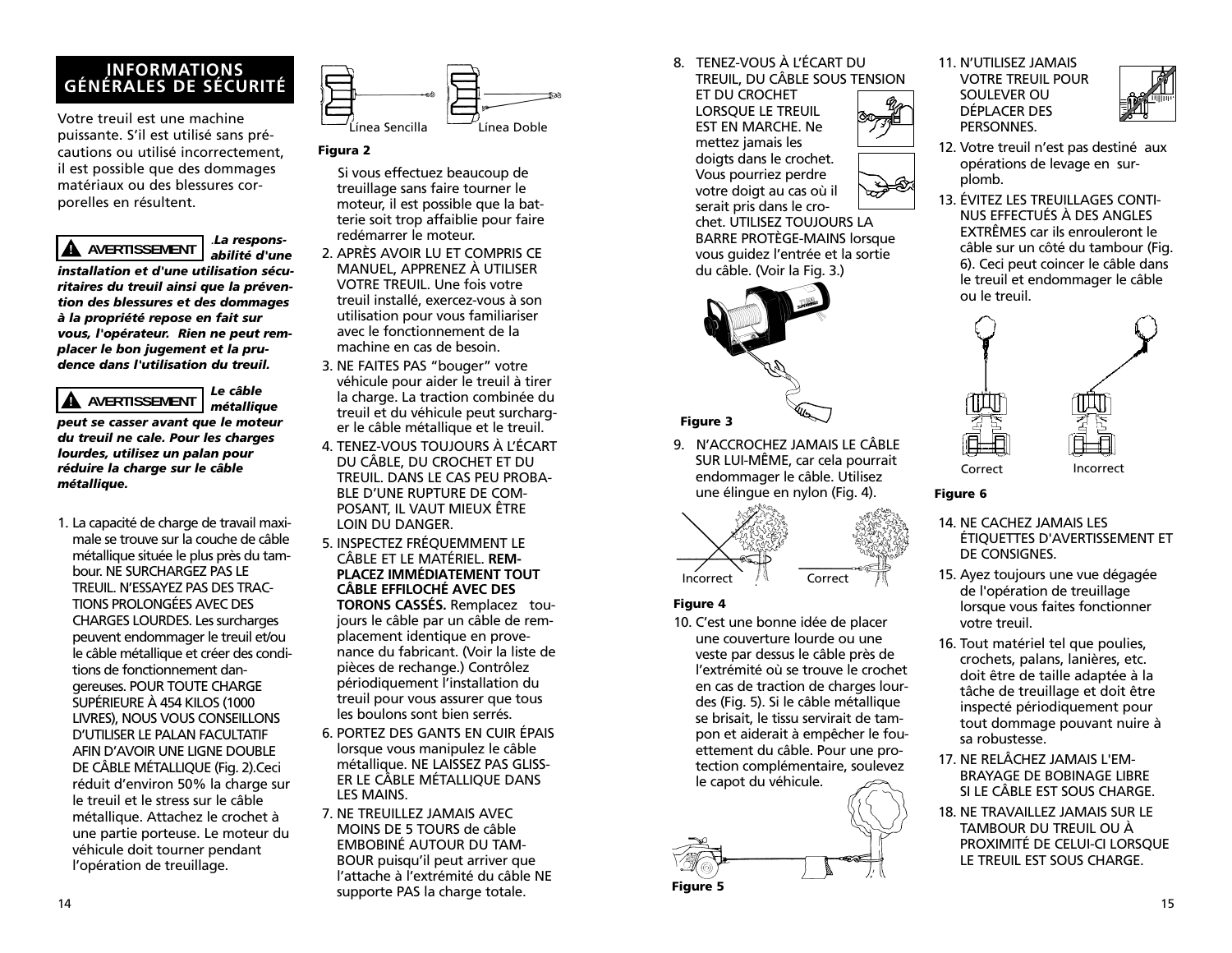- 19. NE FAITES PAS FONCTIONNER LE TREUIL LORSQUE VOUS ÊTES SOUS L'INFLUENCE DE DROGUES, D'ALCOOL OU DE MÉDICAMENTS.
- 20. DÉCONNECTEZ TOUJOURS LES FILS CONDUCTEURS DU TREUIL MENANT À LA BATTERIE AVANT TOUT TRAVAIL SUR LE TAMBOUR DU TREUIL OU À PROXIMITÉ DE CELUI-CI de manière à éviter que le treuil ne soit mis en marche par mégarde.
- 21. Lorsque vous déplacez une charge, reprenez doucement tout jeu du câble jusqu'à ce que celui-ci soit tendu. Arrêtez le treuil et vérifiez encore une fois toutes les connexions de treuillage. Assurez-vous que l'assise du crochet est correcte. En cas d'utilisation d'une élingue en nylon, contrôlez qu'elle est bien attachée à la charge.
- 22. Lorsque vous utilisez votre treuil pour déplacer une charge, placez la transmission du véhicule au point mort, mettez le frein à main et calez toutes les roues.
- 23. N'UTILISEZ PAS LE TREUIL POUR MAINTENIR LES CHARGES EN

PLACE. Utilisez d'autres moyens tels que des lanières de retenue pour maintenir les charges.

24. UTILISEZ UNIQUEMENT COMMU-TATEURS, COMMANDES À DIS-TANCE ET ACCESSOIRES APPROUVÉS PAR LE FABRICANT. L'utilisation de composants non approuvés par le fabricant pourrait provoquer des blessures ou des dommages matériels et pourrait annuler votre garantie.

- 25. N'USINEZ PAS ET NE SOUDEZ AUCUNE DES PIÈCES DU TREUIL. De telles altérations peuvent affaiblir l'intégrité structurelle du treuil et pourraient annuler la garantie.
- 26. NE BRANCHEZ PAS LE TREUIL À UNE ALIMENTATION EN PUIS-SANCE RÉSIDENTIELLE DE 110 VOLTS AC OU À UN SECTEUR DE 220 VOLTS ; CELA POURRAIT PROVOQUER LA SURCHAUFFE DU TREUIL OU UN CHOC ÉLECTRIQUE MORTEL.
- 27. Interdisez toujours l'application de charges par à-coups au treuil ou au câble.
- 28. Faites très attention lorsque vous tirez une charge et que vous la faites monter ou descendre le long d'une rampe ou d'une pente. Gardez les individus, les animaux et vos biens matériels à distance du chemin suivi par la charge.

# **INSTALLATION**

Votre treuil doit être installé correctement afin d'en assurer le bon fonctionnement.



*monté avec le câble de traction orienté dans le sens d'embobinage par le dessous. Un montage incorrect pourrait endommager votre treuil et annuler votre garantie.*

## **Étape (1)**

Installez le kit de montage ou le support de structure destiné au treuil.

## **Étape (2)**

Montez le treuil sur la plaque de base du kit de montage ou sur le support que vous avez conçu. Typiquement, le montage se fait sur une surface plane capable de supporter les charges.

Les boulons de montage M8 x 1,25 x 30 mm qui sont fournis sont de la longueur requise pour emploi avec une plaque de montage de 1/4 po. (6,3 mm) d'épaisseur.

#### *Ne substituez pas de boulon de force inférieure au cali-***! AVERTISSEMENT**

# *bre ISO 4.6*

## **Étape (3)**

Déconnectez les fils conducteurs de la batterie.

#### *Les batteries contien-***! AVERTISSEMENT**

*nent des gaz inflammables et explosifs. Portez des lunettes de protection pendant l'installation et enlevez tous vos bijoux en métal. Ne vous penchez pas par dessus la batterie lorsque vous établissez les connexions.*

## **Étape (4)**

Référez-vous à la Figure 7 pour le diagramme électrique.

Utilisez la visserie fournie et les fixations pour monter le commutateur de guidon. Montez le solénoïde près de la batterie, dans la boîte de rangement, sous le siège ou sur le châssis.

## **! AVERTISSEMENT**

*L'emplacement du commutateur NE DOIT pas entraver le fonctionnement sécuritaire du véhicule. Le câblage NE DOIT PAS entrer en contact avec les pièces mobiles ou les bords tranchants, comme un moteur, une suspension, des freins, un échappement ou le voyant.*

Acheminez le fil rouge venant du commutateur du guidon au commutateur d'allumage et branchez au fil alimenté lorsque l'allumage est en position « ON » (marche) SEULEMENT.

Acheminez les deux fils du solénoïde au moteur. Acheminez les deux fils du solénoïde à la batterie. Installez le disjoncteur à l'extrémité du fil rouge. Enroulez le disjoncteur au ruban électrique pour éviter tout tout court-circuit accidentel.

Appliquez plusieurs épaisseurs de ruban d'électricien à l'endroit où le câblage pourrait entrer en contact avec les pièces de métal tranchantes du véhicule pour empêcher l'abrasion d'isolant ou la coupe.

Installez le fil court du disjoncteur à la borne positive de la batterie et refixez la borne à la batterie.

Connectez le fil noir restant de solénoïde à la borne négative de la batterie, puis connectez la borne à la batterie.